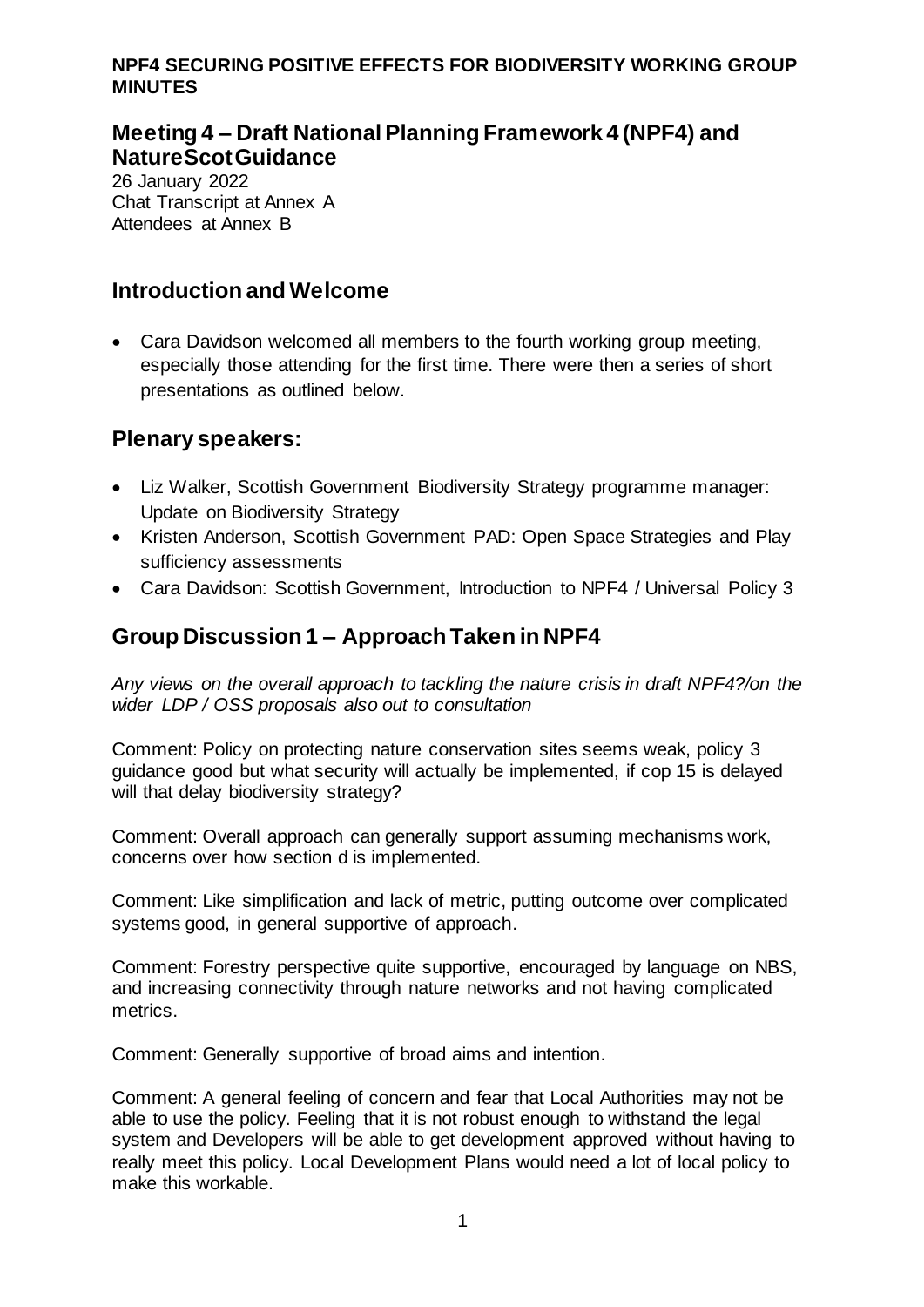Comment: Concern that this policy cannot be applied in a rural and city context. The Biodiversity policy reads in a disjointed way and needs to take account of the Land Use Strategy.

Comment: The NatureScot draft Guidance is a good start but needs work.

Comment: Local Development Plans must be allowed to make things clearer. How much will be allowed to be added/differ from NPF4?

#### *Any views on draft policy 3a) on development plans?*

Comment: Important to have support, that all things talk to each other and linkage between policies, glad to see that connection is there, overall supportive of section A.

Comment: Is there something there that should be acknowledged of how it can tie in with future rural policies, are there ways and means in making sure there isn't an abrupt break in what they're trying to achieve?

Comment: For NPF4 to have a clear policy on biodiversity as a benefit to business for benefit around cost of resource, avoid potentially 32 different conversations on biodiversity, agree with point on avoiding complex metrics which suck up metric and resource, want clarity to help with making land deals.

Comment: The word "facilitate" here causes concern. It has to be replaced with a stronger word.

*Any views on draft policy 3d)?*

Comment: How much is enough? Knowing how much would be valuable, wording any good consultants will be doing at the moment, what does it do to go above that?

Comment: Fish farms/shellfish and householders excluded – why?

Comment: Increased risk of wider negative effects through individual householders development, concerned about shellfish and farmed fish given exemption.

Comment: Some planners very supportive of some sort of householder requirements.

Comment: Is there merit providing guidance to householders to how to improve biodiversity, supportive of  $e$  – what we're trying to do on site anyway, touching on  $d$  – metrics set out there on how to value baseline biodiversity and mitigate – seems sensible methodology but who determines what is demonstrably better? Could have 32 variations of not enough – what is enough?

Comment: 3e – in general we support – keen to understand more about measures.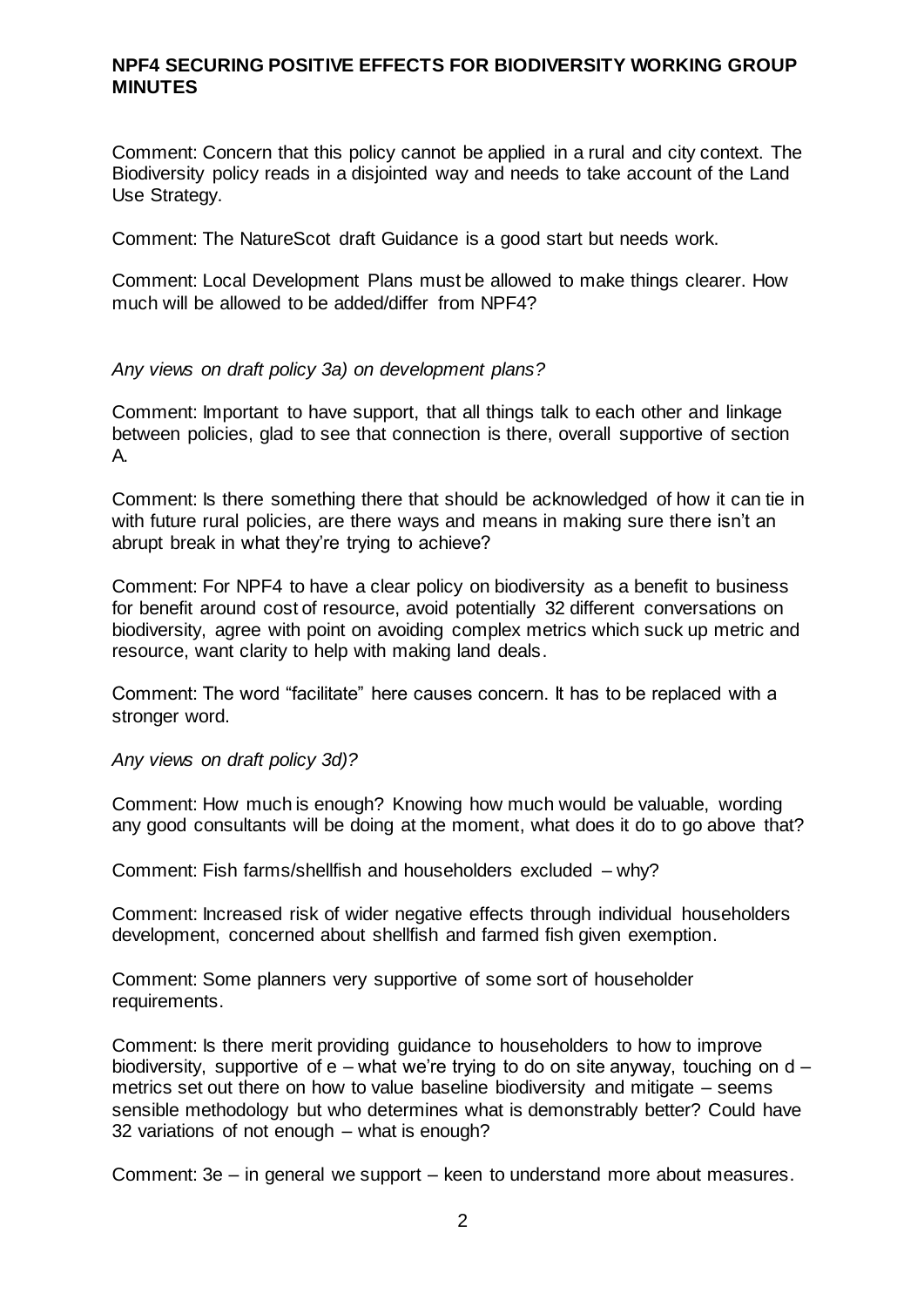Comment: The sentence "where it can be demonstrated" causes concern and needs to be looked at and strengthened. But the rest of the wording here is clear and has a good aim.

*Any views on the exclusion of aquaculture development from draft policies 3d) and 3e)?*

Comment: Concern regarding exclusion of aquaculture developments. These can be significant, why are you excluding river crossings etc?

Comment: Any development should start off by assuming that they should do no harm. This takes away a lot of confusion. Developers must then provide proof of how they are doing no harm.

Comment: Current layout separates places. Approach should be consistent across all areas of Scotland. Do not separate rural and city.

*Do you agree with the exclusion of householder development from draft policy 3e)?*

Comment: The phrase "individual householder" is odd and doesn't actually mean single house development.

Comment: When 3d discusses mitigation it forgets the first stage of the hierarchy which is to avoid harm.

Comment: For the issue of single house development, Local Authorities must make their own call on whether they should be exempt or not. For some areas the vast majority of development applications will be single house.

### **Group Discussion 2 – Developing with Nature Guidance**

*Based on the terms of the draft NPF policy 3e, does the Developing with Nature guidance provide the necessary range and level of information to replace similar individual LA guidance, and if not what else should it contain to enable this?*

Comment: Seems like there are a couple of exceptions meaning it couldn't such as individual householders not being included and large scale – seems to focus on inbetween – doesn't think it will replace if excluding small and large development, not clear enough as is.

Comment: Doesn't agree guidance should be for everyone rather than experts, seems naïve to assume people will understand complex guidance, questions if it can do what it needs to do.

Comment: It's not a manual but opens a door to those less familiar with biodiversity principles – opens door to pointing where to go.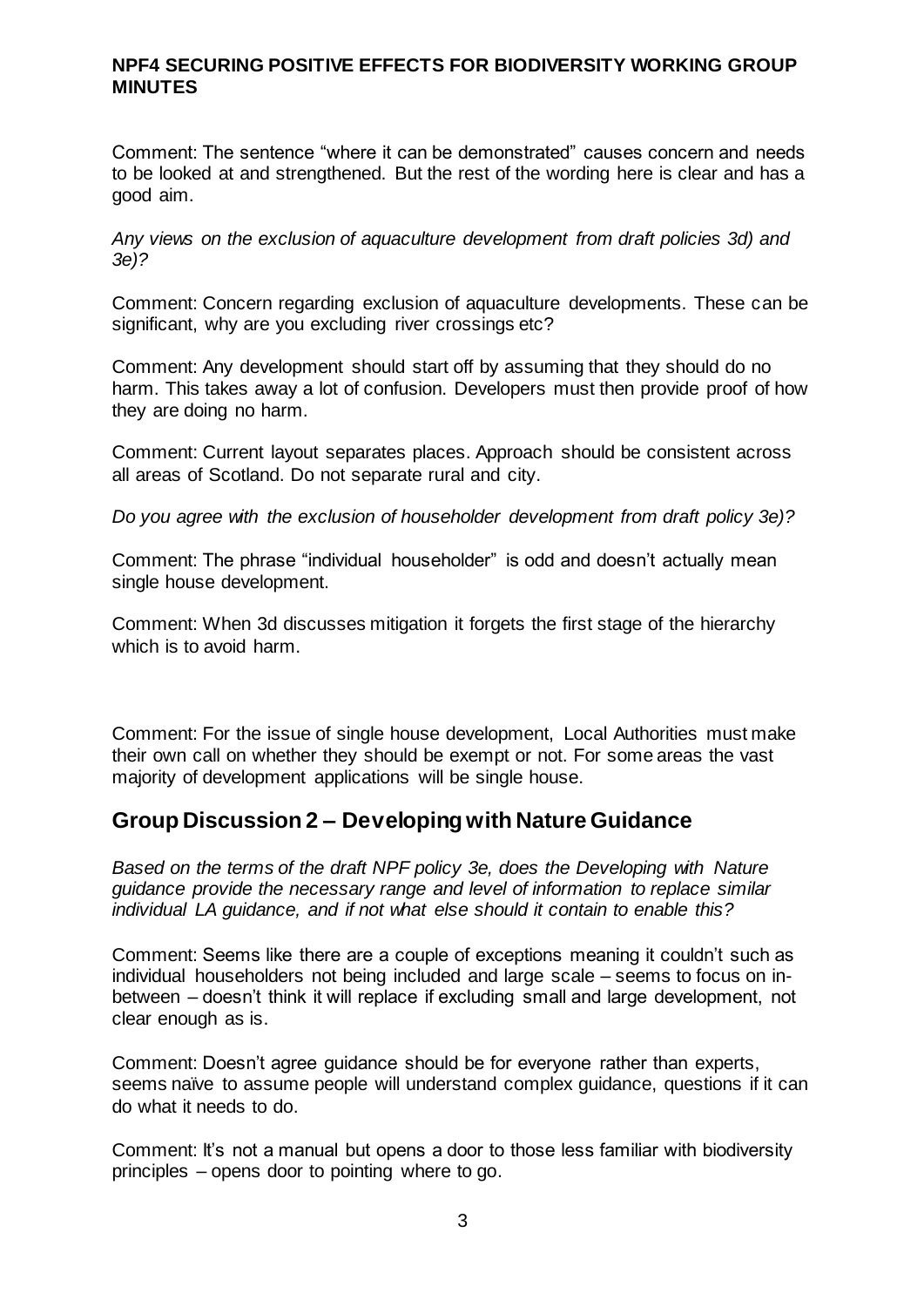Comment: Sees it as potentially useful place individual householders can go to, then can go to local authorities for further information.

Comment: The term "native" may change over the next 50 years as a result of climate change. Where is the link between this and climate change?

Comment: Detail must be in statutory planning docs such as Forestry and Woodland Strategies and Open Space Strategies). These can lead the way on why we are asking developers to put certain things. These are our evidence base.

Comment: How are communities brought into this? And where does vacant and derelict land fit into these measures?

Comment: When processing planning applications we expect information to come from suitably qualified people. It doesn't say what qualifications are required to use and apply this guidance.

Comment: We must not let off individual householders. They can apply these measures. It might need a separate section or slightly different advice but they must still do their bit to tackle climate change.

*Can the guidance on selecting appropriate measures (paras 27-31) be improved, if so how?*

Comment: General feeling that the tables are very confusing and hard to understand. A colour (red/amber/green) system would be better.

Comment: Work needs to be done generally on changing attitudes. For example, a hedgehog tunnel goes in but the neighbour's dog can fit through it. Therefore the neighbour blocks the tunnel up.

Comment: Perhaps consider adding hyperlinks into the guidance document.

Comment: Needs more on watercourses and how to improve those. SEPA want to work with NatureScot on enhancements for watercourses and getting this into the guidance.

Comment: In what situation would the measure be appropriate? Not sure if this touches on replacing like for like.

Comment: Asks if mitigation hierarchy could be more prominent.

Comment: Framing which situations these measures would be appropriate. Want to avoid removing habitats for less appropriate ones.

Comment: Struggling to see where differentiation between small, medium, large comes in, wants clarity in what differentiates them.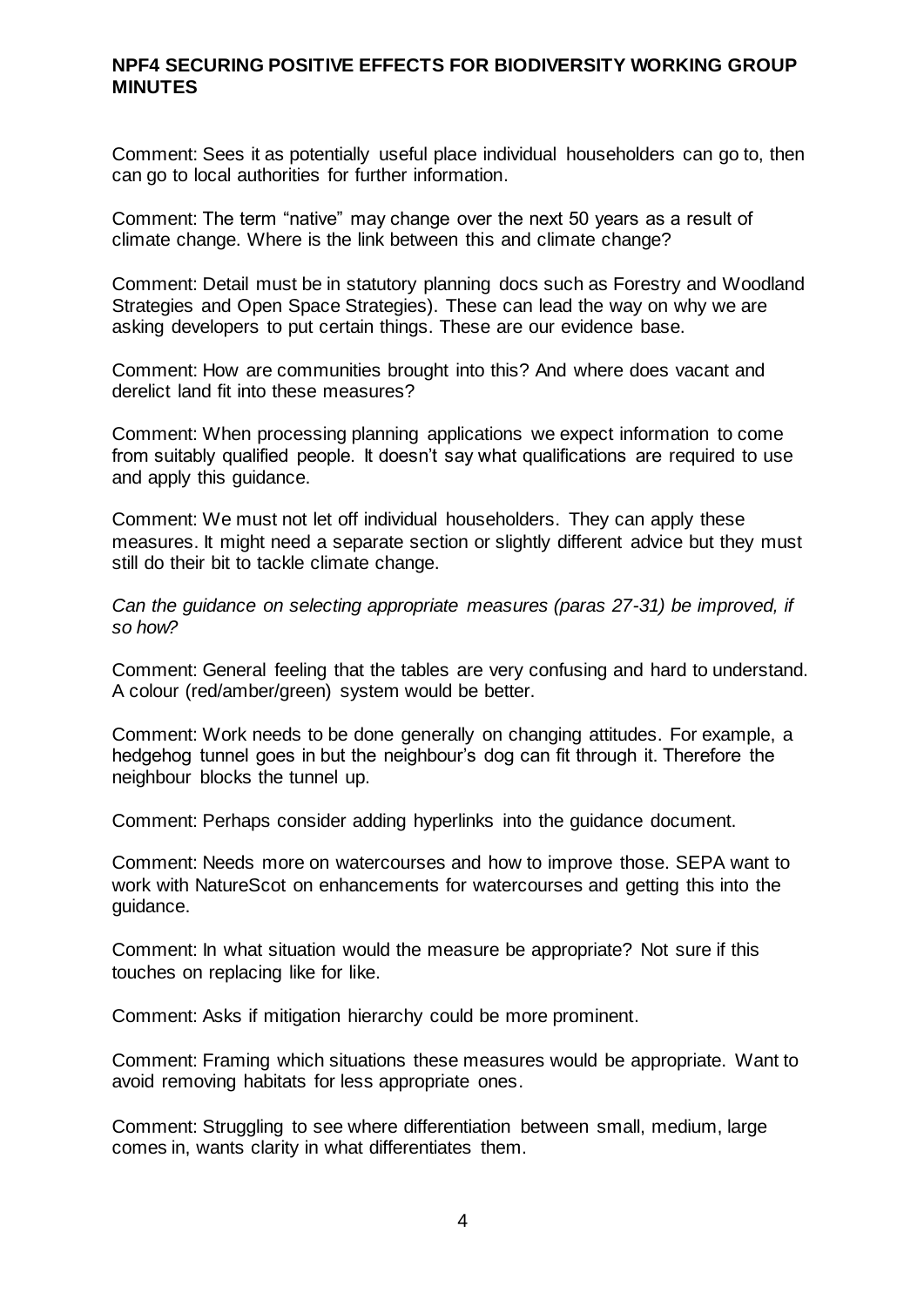Comment: Aim should be to keep explanations as clear as possible.

Comment: Where do we get the data to support this from? How do you measure success? Every Local Authority would need up to date GIS information. This is not the reality at present. Where is the need for monitoring? We should be constantly updating the data so that the results can feed into NPF5.

Comment: The quality of data and information held by Local Authorities can be variable.

*1b – are there potential homes for nature which are missing from included list?*

Comment: Case that people would jump to easier things? More difficult to create habitat, how do we ensure not a case of cheap and cheerful? Overall feel where's the teeth? Needs to have more behind it to have teeth.

Comment: Wonder about opportunities to pull up priorities particularly relevant to the individual local authority areas to Local Development Plans (LDP's) – interested to hear views on LDP guidance as a means of giving more teeth.

Comment: If we were to suggest some measures we'd be confused why we weren't including more, got be holistic view of lifecycle, planning apps complicated and you do need advice.

Comment: Whether practical or feasible to tighten rules? If we're striking right level of ambition?

*Utilising Local Biodiversity Action Partnerships (LBAPS) – role they play in this- any thought on that?*

Comment: In planning app responses we say look at LBAP. Need to rethink how we write so more links with plan – be good if NPF4 was strong on LBAP – want connection between policy and plan.

Comment: How do we future proof?

*Can the guidance on determining the scale of enhancement (para 37) be improved, if so how?*

Comment: Wonder if related to licencing process, no existing obvious requirement for mitigation, subjective, above and beyond quite tricky without more specific guidance.

Comment: Would the word demonstrable change things?

Comment: Difficult with lack of information on if what you've done for species is enough.

Comment: Who will setting bar for proportionate responses?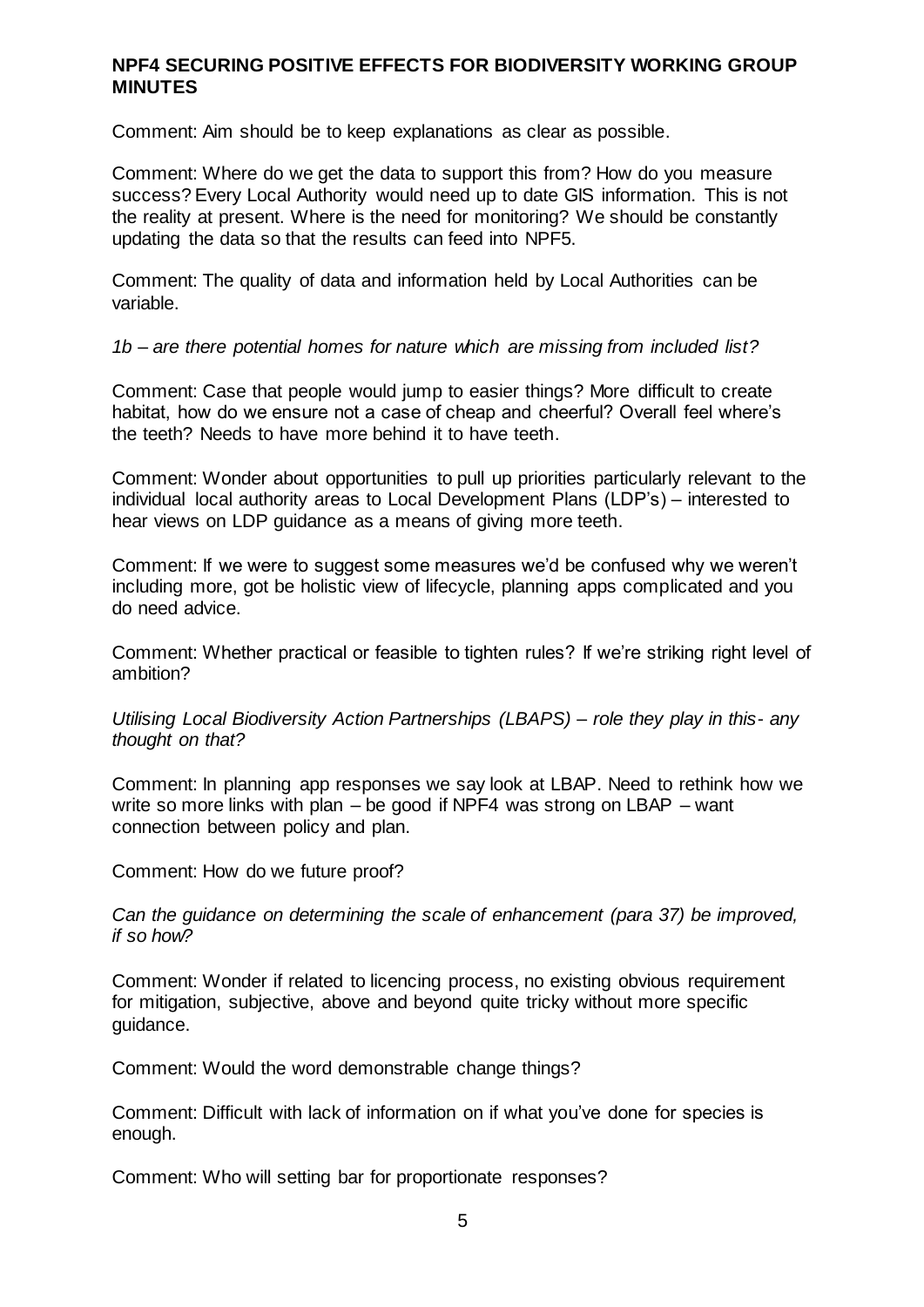Comment: Local Authorities should identify where local gaps are and then when development proposals come in, officers can check what needs to be done for that area. But this requires up to date and robust GIS data. Otherwise we will be in a position where we have to rely on the data provided by the ecologist working for the Developer.

Comment: There is a need to integrate variety. For example, if a large development proposal only put in bee bricks but didn't also combine this with planting and pollinator enhancements the bee bricks will fail. Choices made much compliment and support one another.

Comment: The information on estuaries is very thin. Coastal development may need different guidance or a distinct section. Some Local Authorities' have significant areas of developable coast line.

### **Plenary Conclusion**

Cara thanked all for attending today and continued engagement.

High level themes picked up across groups included:

- balance between clarity and flexibility;
- Language (established convention in using 'must' where statutory and 'should' as strong signal of policy expectations); and
- enforceability and delivery and resourcing/skills.

Cara encouraged all attending to respond to the formal consultation.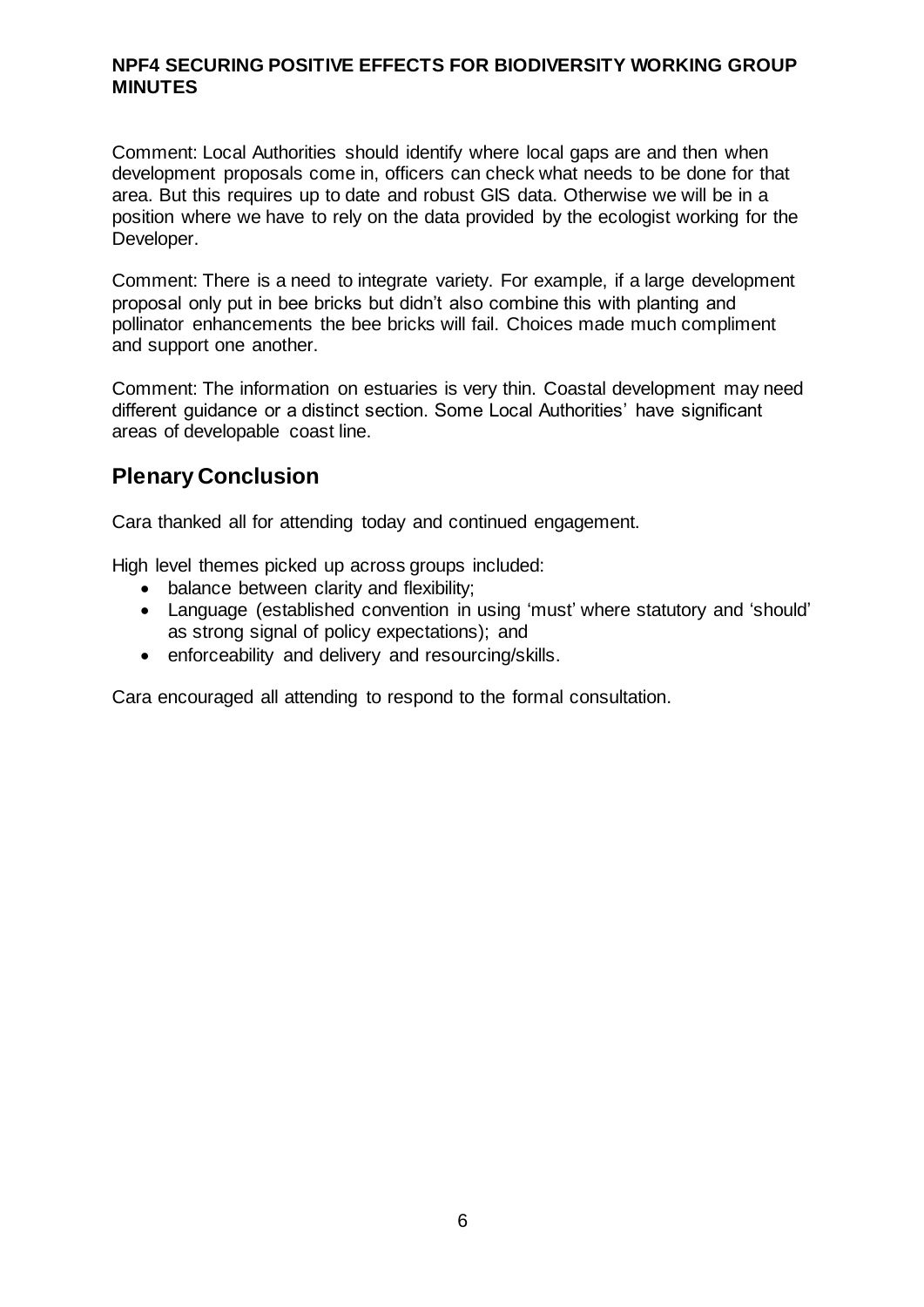# **ANNEX A - Transcript of Discussion**

## **Plenary**

[10:09] I'm assuming the slides have not moved and we are all still looking at slide 1

[10:18] For the OS Audit, is there a standardised measure/metric for condition assessment? Will the condition assessment include assessing biodiversity state/condition?

[10:20] you mentioned in the consultation & engagement section a list of stakeholders that 'should' be considered. Is there any mandatory requirement in place over who must be consulted.

[10:33] Is there any guidance on what is meant by demonstrably better and who decides this? (like 1)

[10:50] Sorry, if wasn't clear, the Draft Regulations propose as a requirement who ' the planning authority are to seek the views of and have regard to any views expressed by - (a) children and young people, as defined by section 16B(14) of the Act,

(b) older people,

(c) disabled people, as defined by section 16B(14) of the Act,13

(d) community councils, established under Part 4 of the Local Government (Scotland) Act 1973,

(e) the public,

(f) key agencies, and

(g) any other person or community body which the planning authority considers to be appropriate.

and the Green Action Trust where all of part of their area is within the boundary of the **CSGN** 

[11:24] Thank you all for your time today, I need to jump onto another call. (like 1)

[12:02] The issue of why aquaculture only in north and east coast, not supported, was not addressed. west coast has SAC's for migratory fish.

[12:02] Thank you all.

[12:02] thanks all

## **Discussion Group 1**

[10:36] scotland-2045-fourth-national-planning-framework (36).pdf

[10:55] if memory serves we also spoke about what might be good intentions at an individual household level having wider negative impacts.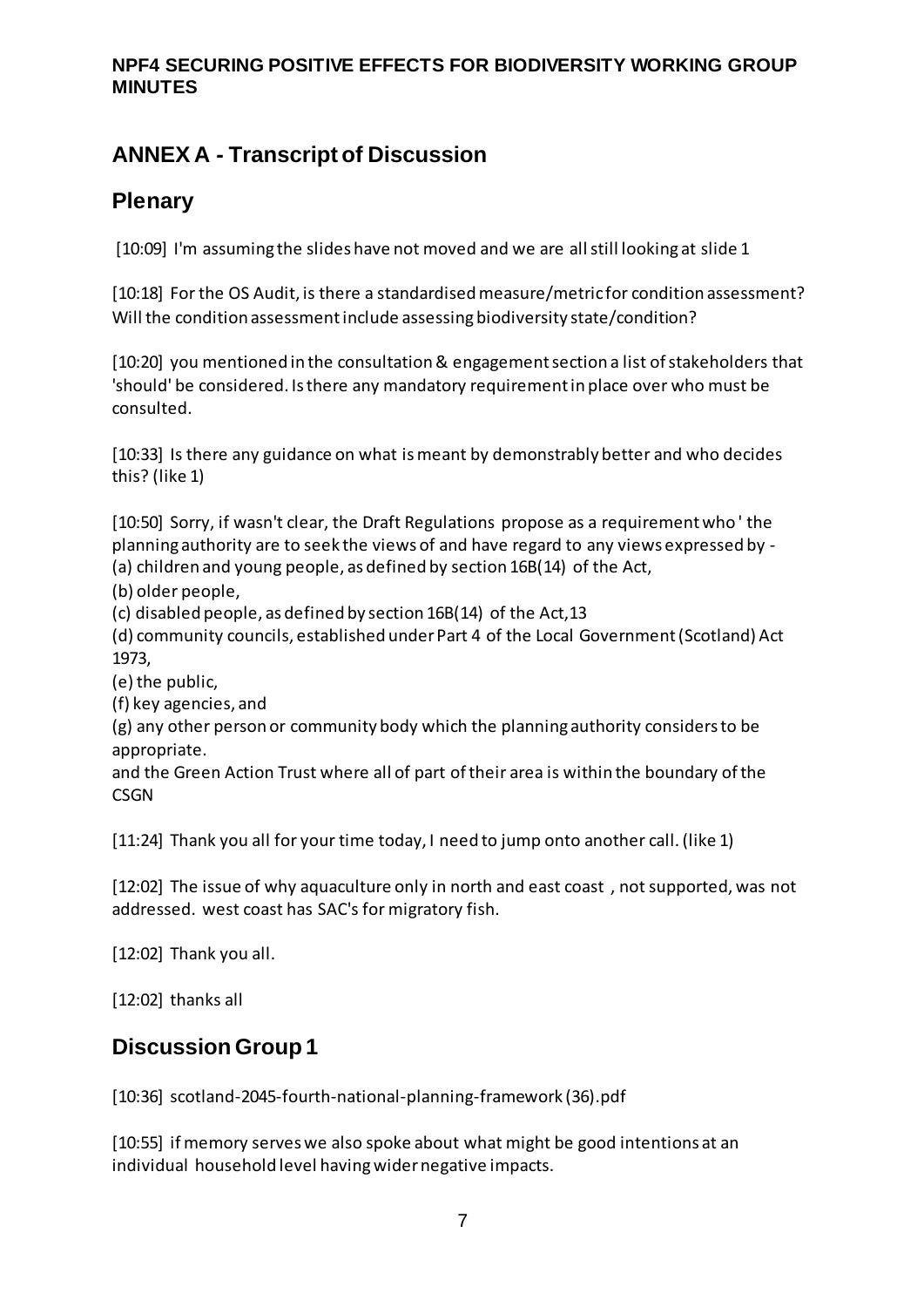[10:59] guidance is this is something we are working on in Edinburgh and has been in our EBAP for sometime

[11:01] Was going to add how securing enhancements over and above the current status quo - if left to be decided case by case /lpa by lpa

[11:03] I referred to Para 60 of the Integrated Impact Assessments. Without a measure of how much is enough in NPF4, I don't 3d provides the certainty. "At the highest level, NPF4 will provide certainty to developers on the issues that they will need to address when developing their planning proposals. The national planning policies will apply across Scotland and are intended to replace the different policies that are put in place by individual planning authorities. This will provide greater certainty for businesses, and other stakeholders, on the issues that must be addressed by specific proposals regardless of where they are located. This should result in cost savings arising as a result of not having to engage with different local authorities on different policies and also free up resources for local authorities to bring forward development plans that primarily focus on the spatial issues within their areas."

## **Discussion Group 2**

[10:37] [Scotland 2045: Our Fourth National Planning Framework \(www.gov.scot\)](https://www.gov.scot/binaries/content/documents/govscot/publications/consultation-paper/2021/11/scotland-2045-fourth-national-planning-framework-draft/documents/scotland-2045-fourth-national-planning-framework/scotland-2045-fourth-national-planning-framework/govscot%3Adocument/scotland-2045-fourth-national-planning-framework.pdf?forceDownload=true) (Page 69)

[10:37] Morning all, I know some of you, but not all, so Hi. I'm Emilie Wadsworth, Director of Development for Green Action Trust, replacing Deryck Irving on this group. (like 1)

[10:46] Positive comment - putting nature and climate ambition up front in a universal policy. But delivery will depend on getting the detail right. (like 1)

[10:46]

- Any views on the overall approach to tackling the nature crisis in draft NPF4?/on the wider LDP / OSS proposals also out to consultation.
- Any views on draft policy 3a) on development plans?
- Any views on draft policy 3d)?
- Any views on the exclusion of aquaculture development from draft policies 3d) and 3e)?
- Do you agree with the exclusion of householder development from draft policy 3e)?
- Any other comments on draft policy 3?

[10:47] instruct

[10:48] It would be useful for Scot Gov to run a word search on the existing LDP policies to understand the instruction words used.

[10:48] My first bash at a rewrite of 3a was "Local Development Plans should require that new development contributes to biodiversity enhancement, nature recovery and nature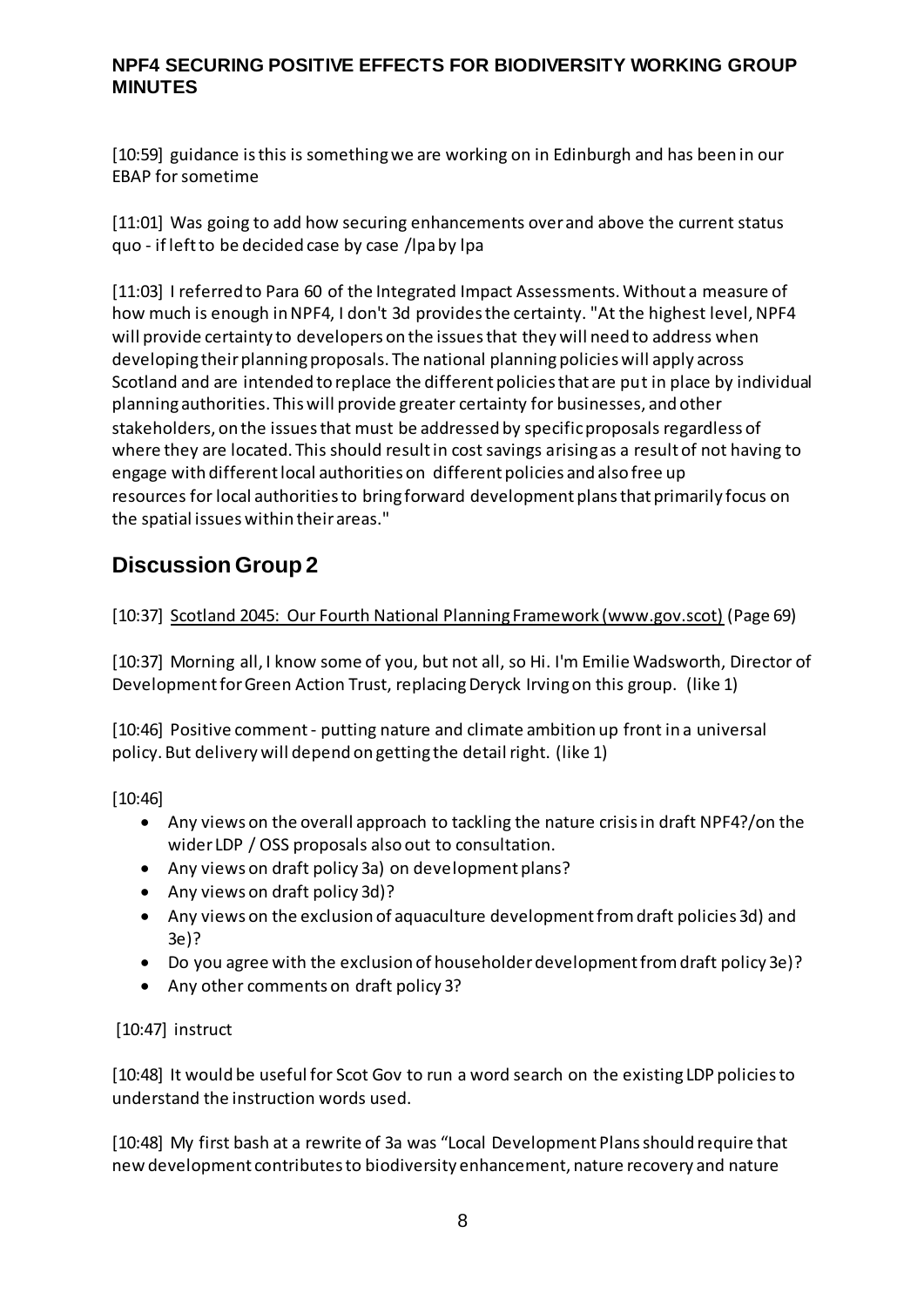restoration across the development plan area. Working in partnership with other relevant national, regional and local policies and plans, the local development plan should: identify nature networks and opportunities to support ecological connectivity through improvements to these networks; support, and where relevant require, the creation of new or restoration of degraded habitats; and require the integration of measures to increase populations of priority species." (like 2)

[10:50] As an aside 3b should be linked to the Nature scot developing with nature guidance when signed off (like 1)

[10:50] Some thoughts on 3d

 3d) there will need to be some clarity on what "demonstrably better state than without intervention" means. Does this refer to the state prior to development or what the state of biodiversity would be with a poorly designed development? Timescales are also relevant – does this mean upon completion, within 5 years or over the longer term?

[10:58] Or a little bit of guidance from Nature scot on what householders can do to improve their home and surrundings for biodiversity and climate adaption (like 1)

[10:59] 3e and householder exemption - to note the NatureScot guidance "encourages" its application to householder dev, but this will be voluntary (like 2)

[11:03] confusion - as guidance hints that it would be an exception to a rule for dev plans to include additional policies. some colleagues are assuming that the dev plan will look like a very bog masterplan attached to a delivery plan

[11:36] There's a bit of a guddle in the definitions oin the OSS guidance that tends to make blue space invisible. Critical when the biggest open space in Glasgow is called the river Clyde

[11:37] Most councils don't have a large ecological expertise resource. Some don't have any (like 2)

[11:39] Do planners think there an opportunity to share skills/resources e.g. an ecologist across a regional spatial strategy? Thinking about habitat networks

[11:40] Absolutely. Although it is hard to "share" resources we don't have. (like 2)

[11:41] Collect the data

[11:41] use the data

[11:41] ask the map

[11:42] I find the tables not that helpful/clear. And I'm an ecologist! (like 1)

[11:44] Or ticks and crosses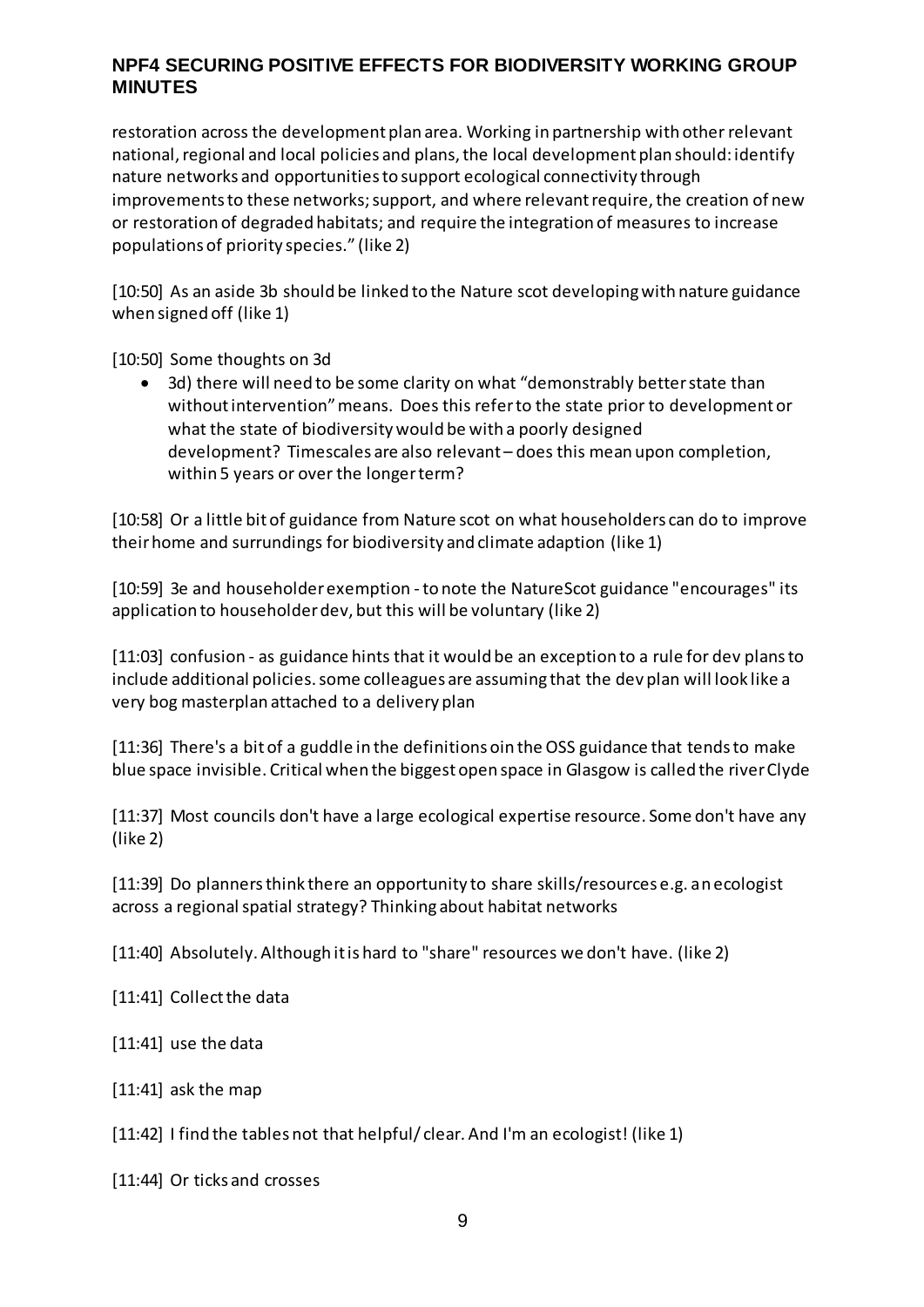[11:44] Thanks - [not on the guidance] do you think that policy 3b) and 32 (b) would help with your points or is there a feeling that doesn't go far enough?

[11:47] 32b helps to not have something happen 3b would need to link to householders or all development

[11:48] Potentially worth thinking about including case studies, showing the potential, and signposting to training/cpd as part of the guidance and support 'package' (like 1)

[11:48] 3b) it should be explicit that this requirement applies to **all** development. It also needs to be clear that the positive effects for biodiversity are not limited to the development site. Bullet point should state "Developments should be designed, implemented and maintained to provide continuing benefits for biodiversity, including priority species, habitats, nature networks and the wider ecosystem of the area." (like 2)

[11:52] Within our OSS we have set minimum requirements and that would fit with what x is suggesting with diversity

[11:53] But you also have the coast all the way up to the tidal weir at Glasgow green

[11:54] Whole of Glasgow's financial district effectively sits on the coast

[11:54] this is where regional land use partnerships would add value